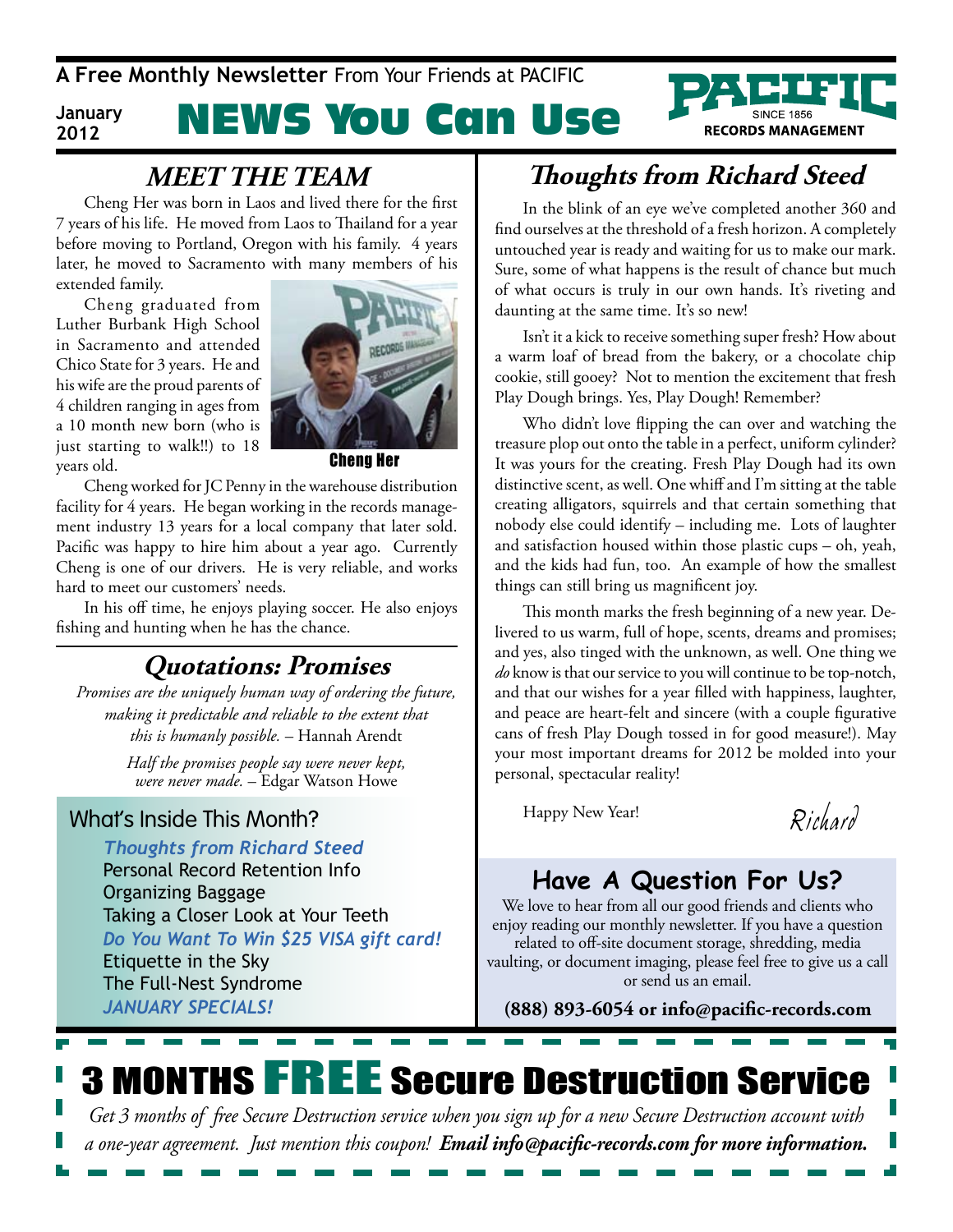### **Personal Record Retention Info**

Is the file cabinet bulging with another year's worth of tax documents? Keeping every single bill, tax return, insurance info, medical paperwork, contract and even the warranty for that 15 year-old VCR you don't even own anymore? If you answered, "yes" to any of these questions, you are not alone.

The threat of identity theft is coming largely from paper documents so, it is good practice to shred all the records you should no longer retain, especially those with your personal information. Expired documents can pose a threat to your financial health and may not provide you with any useful information.

Once a year you should go through your files and shred everything that is no longer needed. With this volume of shredding you should consider using a shredding service. A personal shredding service can save you from wasting a day burning up your personal shredder and is very affordable.

When it comes to personal records retention guidelines, there aren't any hard and fast rules but these are some basic guidelines for the retention of your personal records.

**Tax Returns.** The general rule for tax records is to retain them for seven years. When you file the new return shred the newly expired one. The IRS has 3 years to audit you from the date you file your taxes and it is up to you to have all of the backup information that went into the preparation of your returns.

**Bank Statements.** The only reason to keep bank statements is if you are thinking about applying for a mortgage and that would be a three-month history. Otherwise, the bank has all of your records if a need arises.

**ATM Receipts.** Keep these until you balance your bank statement and then shred them.

**Credit Card Statements.** It is recommended that you keep three months on hand.

**Medical Insurance.** This includes your premium statements, doctor bills, prescriptions, hospital bills, etc. Keep these five years from the date of the service rendered.

**Home Insurance.** The minimum suggested is five years. However, if you think that you may have any issues in the future, save them ten years.

Pay Stubs. Many people save these but this is not a good idea, they contain everything an identity thief needs to open an account on one page. And since each paycheck contains the history for all the past stubs you only need to save the latest pay stub. The exception is if you are planning to get a new mortgage, which usually requires a few months of pay stubs.

**Investment Documents.** If you have an IRA, 401K or any other investments you are inundated with prospectus, privacy notices, address confirmations, and on and on. Don't keep any of these unless you plan to act on them. Public companies also ask you to vote for the board of directors and special measures once a year.

- 1 New Year's Day
- 2 National Thank God It's Monday Day

**January Events**

- 3 Drinking Straw Day
- 4 Trivia Day
- 5 Twelfth Night
- 7 International Programmers Day
- 8 Show-and-Tell Day at Work
- 9 National Clean Off Your Desk Day
- 10 United Nations Day
- 13 Blame Someone Else Day
- 14 Organize Your Home Day
- 15 Humanitarian Day
- 16 Martin Luther King, Jr Day
- 16 Religious Freedom Day
- 17 Kid Inventors Day
- 18 Thesaurus Day
- 19 Get to Know Your Customer Day
- 20 National Disc Jockey Day
- 21 National Hugging Day
- 22 Celebration of Life Day
- 23 Chinese New Year
- 24 Belly Laugh Day
- 25 A Room of One's Own Day
- 26 National Peanut Brittle Day
- 27 Fun at Work Day
- 28 National Kazoo Day
- 29 National Puzzle Day
- 30 Bubble Wrap Appreciation Day
- 31 Inspire Your Heart with the Arts Day

#### *January is also:*

Get Organized Month International Creativity Month International New Year's Resolution Month for Business

### **By the Numbers: New Year's Resolutions**

- About 45 percent of Americans make New Year's resolutions each year. Thirty-eight percent never make resolutions.

- Only eight percent of people are always successful in achieving their resolutions.

- Over 30 percent of resolutions are related to money and 38 percent are related to weight.

- After the first week, 75 percent of resolutions are still being kept. After six months, that is down to 46 percent.

- The older you get, the harder it is to keep your resolutions. About 40 percent of people in their twenties achieve their goals each year, while less than 15 percent of those over 50 do.

*Source: Opinion Corporation* 

**Astrological Sign:** Capricorn (Dec 23 - Jan 20) & Aquarius (Jan 21 - Feb. 19) Flower: Snowdrop Birthstone: Garnet

2012

The material contained in this newsletter is for informational purposes only and is based upon sources believed to be reliable and authoritive; however, it has not been independently verified by us. This newsletter should not be construed as offering professional advice. For guidance on a specific matter, please consult a qualified professional.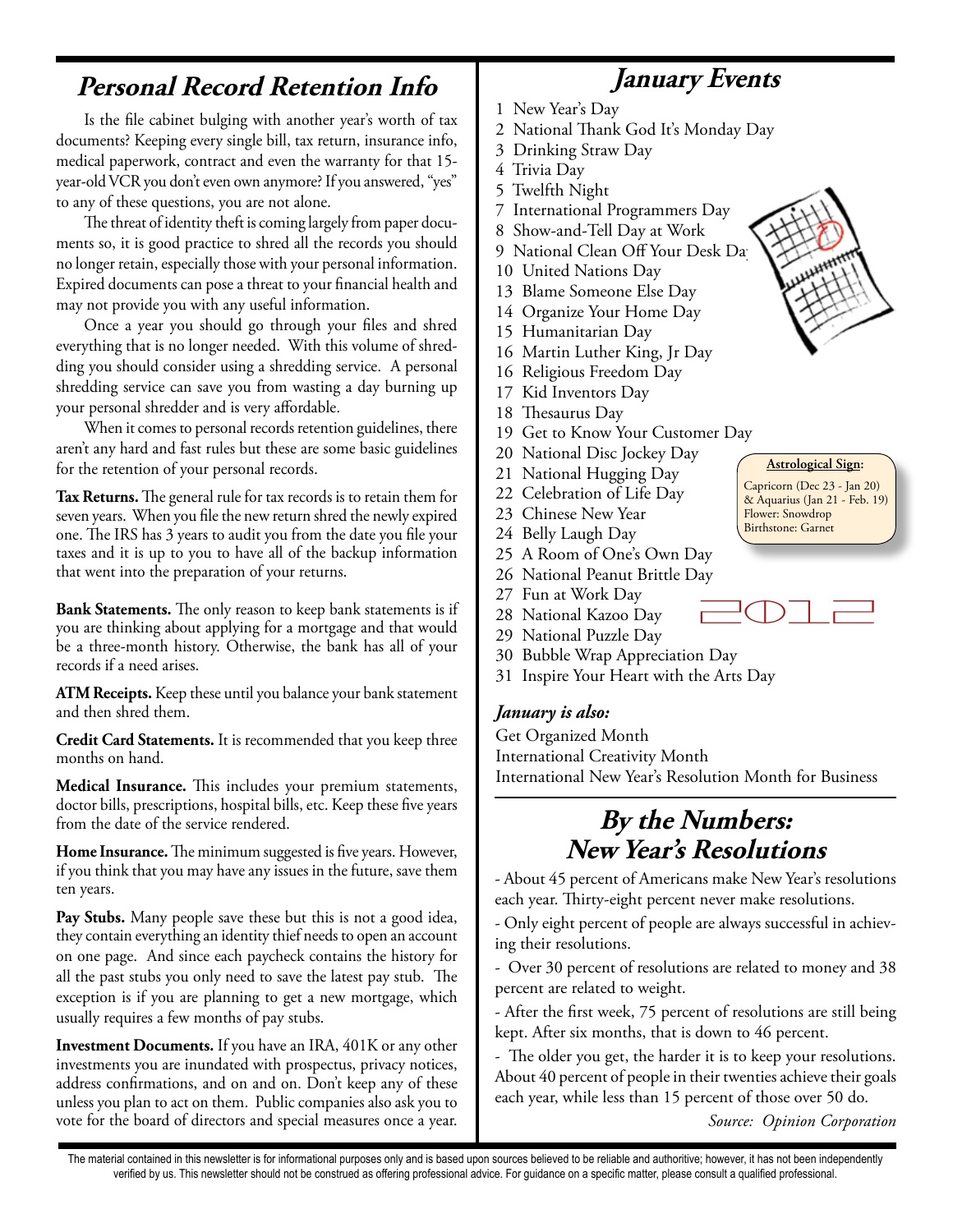#### **January Service Awards** Celebrating Pacific Employee Anniversaries

**26 years** Richard Steed

**11 years** Linda Hummel

**6 years** Garren Allala

**2 years** Jerry Hicks

# **Organizing Baggage**

Storing luggage can take up lots of space. Minimize this by placing smaller pieces inside the larger ones. Use the spaces inside luggage to store your off-season clothing and gear. If you need the luggage for a trip, move the items inside to a laundry basket while you are gone and replace it when you return.

# **Travel Light**

If you are traveling and need to bring something critical, consider shipping it instead. Many items cannot be carried on due to limitations or size. Instead of checking your valuable item in, ship it ahead of time to someone you trust at your destination.

### **Do You Want To Win A \$25 VISA Gift Card?**

Each month we'll give you a new challenge of some type. All those who reply with a correct answer are eligible to win. At the end of the month we'll draw a lucky name.



Here is this month's challenge:

**Riddle:** What is the longest word in the dictionary? **Last Month's Answer to:** *What do you have in December that you don't have in any other month?*

THE LETTER 'D'

**Last month's Winner:**

**Dennis Barta Valley First Credit Union**

Email your answer to **info@pacific-records.com**

### **Taking a Closer Look at Your Teeth**

Sophisticated dental technology has allowed dentists to take a closer look at your teeth—and they are finding more cavities than they ever did before. Small tooth abnormalities are called "microcavities." These small flaws in your teeth may or may not develop into cavities, but many dentists are now filling them routinely. This is considered a proactive strategy to prevent further decay.



But critics say that filling these microcavities is unnecessary, painful, and expensive. In fact, many of those opposed to this routine treatment say that this practice is driving up the overall cost of dental care, which could lead some people to avoid visiting the dentist for fear of the cost.

If you have a dentist who has identified a rash of small cavities after going years without needing a filling, be sure to discuss treatment options. A better approach may be to wait and watch. Examine the spots again in six months. If there is no change, it is probably fine to continue waiting and monitoring those areas.

# **Green Living**

Heating water for home use is a big energy drain. To help reduce this energy consumption, wrap your water heater with an insulating cover. This can help keep as much as 1,000 pounds of carbon dioxide out of the environment. You should also wash as much as your laundry in cold water as possible. This saves up to 80 percent of the energy needed to clean your clothing.



# Get 5 FREE Storage Cartons! **Buy 25 or more Pacific Records Management cartons and get 5 fREE anytime in January with mention of this coupon!**